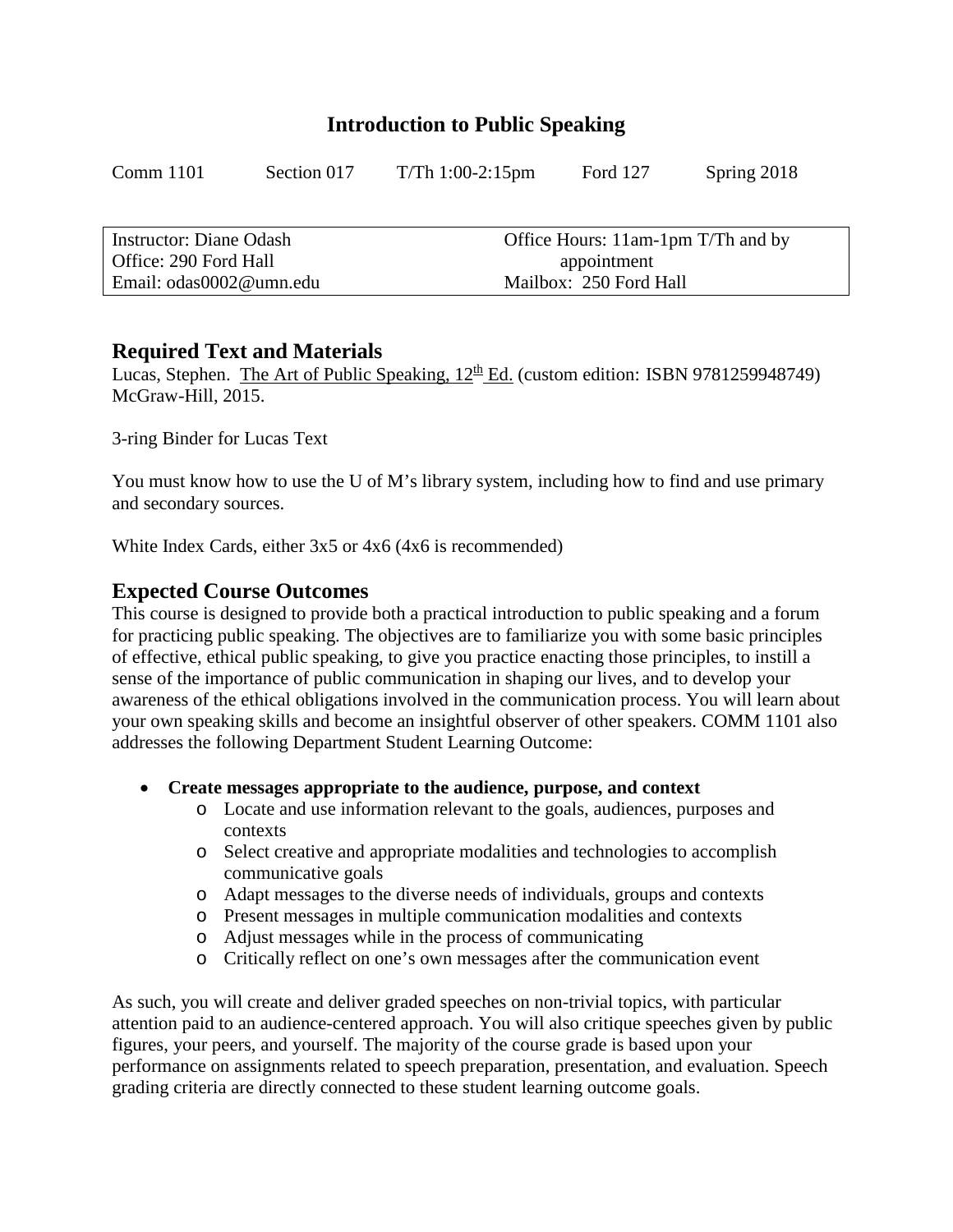# **CLE Civic Life & Ethics Theme**

This course also satisfies the Council of Liberal Education's Civic Life & Ethics theme. Every act of public communication is an ethical act that advances some values and resists others. The course assignments involve public advocacy and thus require you to engage two sets of ethical challenges:

1) What are the ethical entailments of one's public speaking choices?

2) How does one balance the need for "effective" (i.e., persuasive) speaking with the need to address one's audience ethically?

To engage these questions, you will work with the instructor and your fellow classmates to define ethics, understand the role of ethics in civic life, and explore how ethical principles of society emerge as a result of public advocacy and deliberation. The course requires you to develop, defend, or challenge your personal values, beliefs, and actions as they relate to your life as a resident in the United States and as a member of a global society. You will have concrete public speaking opportunities to identify and apply your knowledge of ethical advocacy, both in solving short-term problems of persuasion and in creating long-term character as engaged citizens.

# **Course Policies and Expectations**

- **Attendance.** Class attendance is expected and is critical to your success in this course. Attendance will be taken during every class period. For every class period that you attend, you will receive 3 points; if you are tardy you will receive 1 point; if you are more than 15 minutes late to class, or if you do not show at all, you will receive zero attendance points for that day. It is difficult to get a satisfactory grade in this course if you frequently miss class. **Attendance is required on all presentation days, whether you are speaking or not. If you miss your scheduled presentation day, you will lose all points for that speech.** Additionally, as the nature of public speaking requires an audience, **if you are absent on a presentation day** (even when you are not scheduled to present) **you will lose 15 points from your participation grade.** Proper University-approved documentation will be required in order for you to get an excused absence on a speech day. Please familiarize yourself with the University's recently updated make-up work policies: <https://policy.umn.edu/education/makeupwork>
- If you are involved in any University-sponsored co-curricular or athletic activities and know that you must miss class for that reason, please notify me as soon as possible prior to the planned absence so we can make appropriate arrangements for you.
- **Late Work**. Speeches must be delivered on the day that they are assigned, and quizzes/exams must be taken during class on the day that they are administered. All written work will be due at the beginning of the class period on the scheduled due date. **I will not accept late work with the excuse of computer/printer malfunction. I do not accept assignments over email.** To avoid problems with this, please do not wait to print out your assignments until right before class.
- **Scholastic Misconduct.** You are expected to do your own academic work and cite sources as necessary. Failing to do so is scholastic dishonesty. The University Student Conduct Code defines scholastic dishonesty as follows: "*Scholastic dishonesty means plagiarism; cheating on assignments or examinations; engaging in unauthorized collaboration on academic work; taking, acquiring, or using course materials without*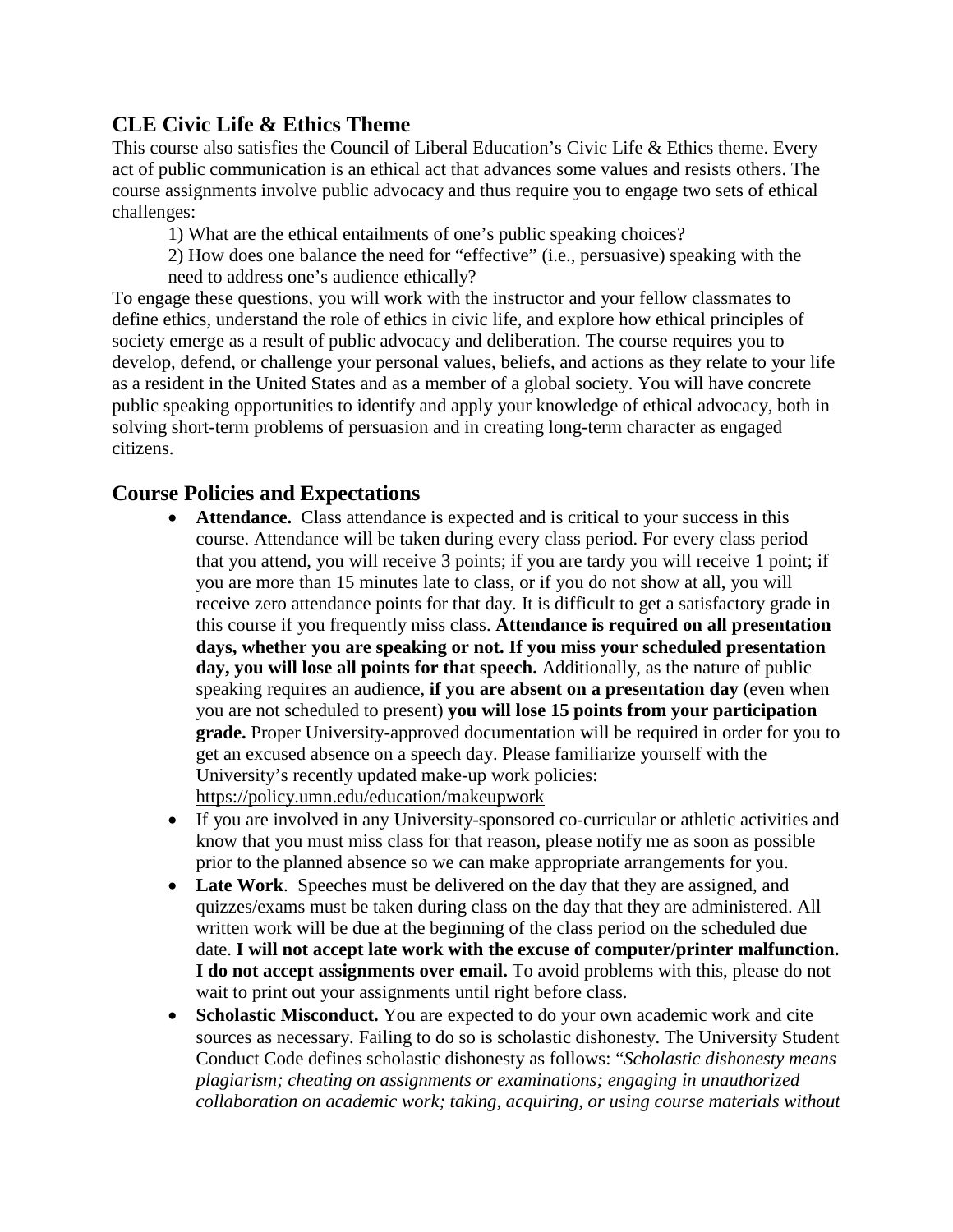*faculty permission; submitting false or incomplete records of academic achievement; acting alone or in cooperation with another to falsify records or to obtain dishonestly grades, honors, awards, or professional endorsement; altering, forging, misrepresenting, or misusing a University academic record; or fabricating or falsifying data, research procedures, or data analysis.*" Scholastic dishonesty includes, but is not limited to, the description above. Any violation of these guidelines will result in an "F" on that assignment. In addition, I will file a "Report on Student" Scholastic Misconduct" with the Office for Student Conduct and Academic Integrity.

- **Complaints and Grade Disputes.** Any student who wishes to contest a grade on an assignment must submit their complaint via email within one week of the date the graded assignment was returned to the class. This complaint should describe, with adequate documentation, the reasons the student believes another grade is warranted. If appropriate, additional points may be awarded. Please note, however, that an appeal does not necessarily guarantee additional points.
- **Disability Accommodations.** The University of Minnesota views disability as an important aspect of diversity, and is committed to providing equitable access to learning opportunities for all students. The Disability Resource Center (DRC) is the campus office that collaborates with students who have disabilities to provide and/or arrange reasonable accommodations. If you have, or think you have, a disability in any area such as, mental health, attention, learning, chronic health, sensory, or physical, please contact the DRC office on your campus (UM Twin Cities - 612.626.1333) to arrange a confidential discussion regarding equitable access and reasonable accommodations. Students with short-term disabilities, such as a broken arm, can often work with instructors to minimize classroom barriers. In situations where additional assistance is needed, students should contact the DRC as noted above. If you are registered with the DRC and have a disability accommodation letter dated for this semester or this year, please connect with me as early as possible in the semester so we can review how your accommodations will be applied in Comm 1101. Additional information is available on the DRC website:

<https://diversity.umn.edu/disability> or via email [drc@umn.edu.](mailto:drc@umn.edu)

- **Mental health.** As a student you may experience a range of issues that can cause barriers to learning, such as strained relationships, increased anxiety, alcohol/drug problems, feeling down, difficulty concentrating and/or lack of motivation. These mental health concerns or stressful events may lead to diminished academic performance or reduce your ability to participate in daily activities. University of Minnesota services are available to assist you with addressing these and other concerns you may be experiencing. You can learn more about the broad range of confidential mental health services available on campus via [www.mentalhealth.umn.edu.](http://www.mentalhealth.umn.edu/) The University of Minnesota-Twin Cities also offers a crisis line. Call [612-301-4673](tel:%28612%29%20301-4673) any time. You can also text "UMN" to 61222. Both phone and text offer 24/7 help to our campus community.
- **Sexual harassment.** Sexual harassment means unwelcome sexual advances, requests for sexual favors, and/or other verbal or physical conduct of a sexual nature. Such conduct has the purpose or effect of unreasonably interfering with an individual's work or academic performance or creating an intimidating, hostile, or offensive working or academic environment in any University activity or program. Such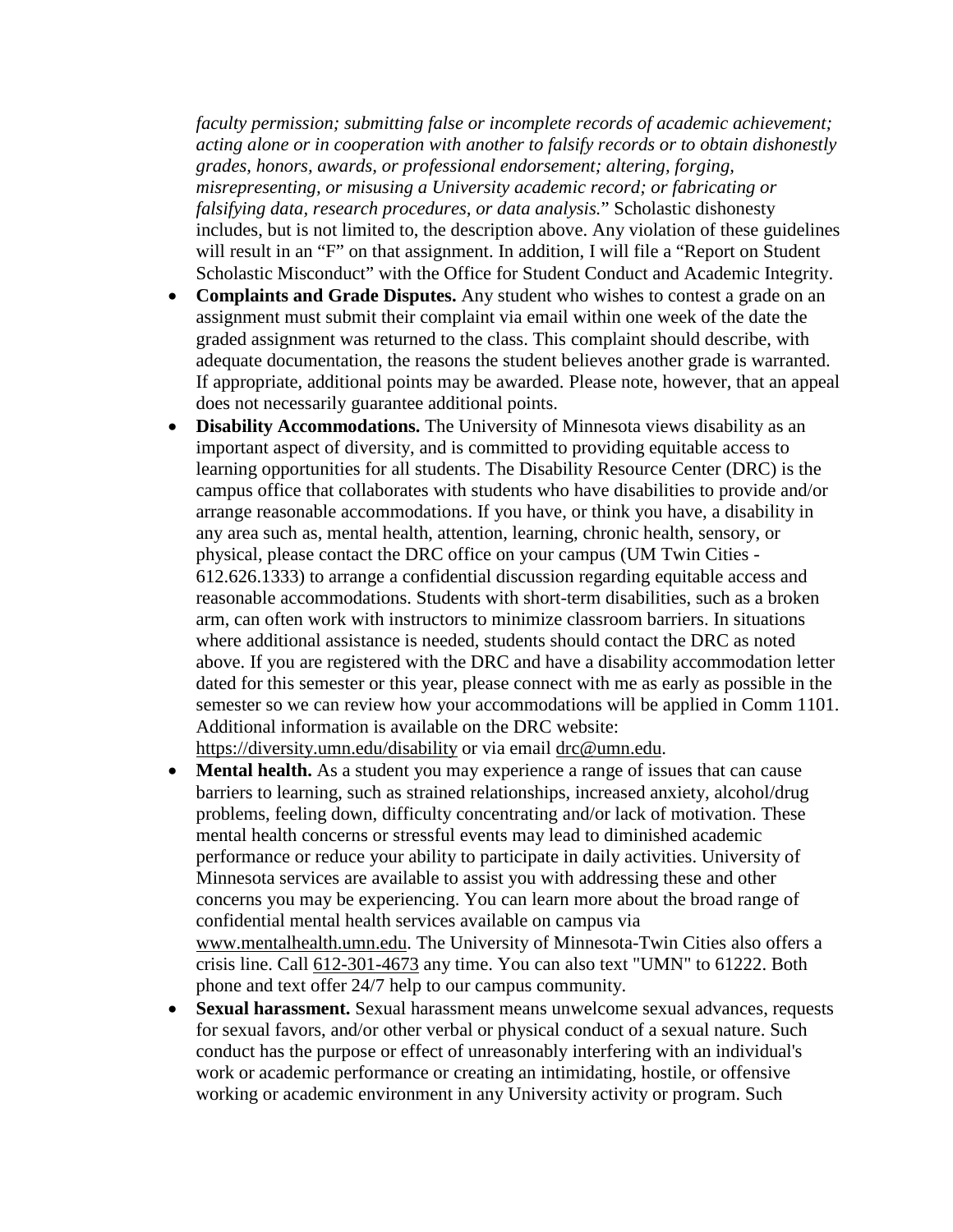behavior is not acceptable in the University setting. For additional information, please consult Board of Regents Policy:

*<http://regents.umn.edu/sites/regents.umn.edu/files/policies/SexHarassment.pdf>*

- **Equity, Diversity, Equal Opportunity, and Affirmative Action.** The University provides equal access to and opportunity in its programs and facilities, without regard to race, color, creed, religion, national origin, gender, age, marital status, disability, public assistance status, veteran status, sexual orientation, gender identity, or gender expression. For more information, please consult Board of Regents Policy: *[http://regents.umn.edu/sites/regents.umn.edu/files/policies/Equity\\_Diversity\\_EO\\_AA.](http://regents.umn.edu/sites/regents.umn.edu/files/policies/Equity_Diversity_EO_AA.pdf) [pdf](http://regents.umn.edu/sites/regents.umn.edu/files/policies/Equity_Diversity_EO_AA.pdf)*.
- **Academic Freedom and Responsibility.** Academic freedom is a cornerstone of the University. Within the scope and content of the course as defined by the instructor, it includes the freedom to discuss relevant matters in the classroom. Along with this freedom comes responsibility. Students are encouraged to develop the capacity for critical judgment and to engage in a sustained and independent search for truth. Students are free to take reasoned exception to the views offered in any course of study and to reserve judgment about matters of opinion, but they are responsible for learning the content of any course of study for which they are enrolled. Reports of concerns about academic freedom are taken seriously, and there are individuals and offices available for help. Contact the instructor, the Department Chair, your adviser, the associate dean of the college, or the Vice Provost for Faculty and Academic Affairs in the Office of the Provost.
- **Respecting intellectual property.** Students may not distribute instructor-provided notes or other course materials, except to other members of the same class or with the express (written) consent of the instructor. Instructors have the right to impose additional restrictions on course materials in accordance with copyright and intellectual property law and policy. Students may not engage in the widespread distribution or sale of transcript-like notes or notes that are close to verbatim records of a lecture or presentation. Students are not permitted to record any part of a class/lab/other session unless explicitly granted permission by the instructor. If the student does not comply, the student may be asked to leave the classroom.
- **Conduct.** The University seeks an environment that promotes academic achievement and integrity, that is protective of free inquiry, and that serves the educational mission of the University. The University seeks a community that is free from violence, threats, and intimidation; that is respectful of the rights, opportunities, and welfare of students, faculty, staff, and guests of the University; and that does not threaten the physical or mental health or safety of members of the University community. As a student at the University you are expected adhere to Board of Regents Policy: *[Student](http://regents.umn.edu/sites/default/files/policies/Student_Conduct_Code.pdf)  [Conduct Code.](http://regents.umn.edu/sites/default/files/policies/Student_Conduct_Code.pdf)*
- **Cell phones, laptops, tablets, and all other electronic devices must be turned completely off and put away during class time. I do not allow students to use laptops to take notes or cell phones to take picture or audio record lectures unless you have a documented disability. It is better for your grade and the classroom environment for you to not show up at all than for you to show up physically present but intellectually disengaged.**
- **I have a zero-tolerance policy for instances of rudeness during classmates'**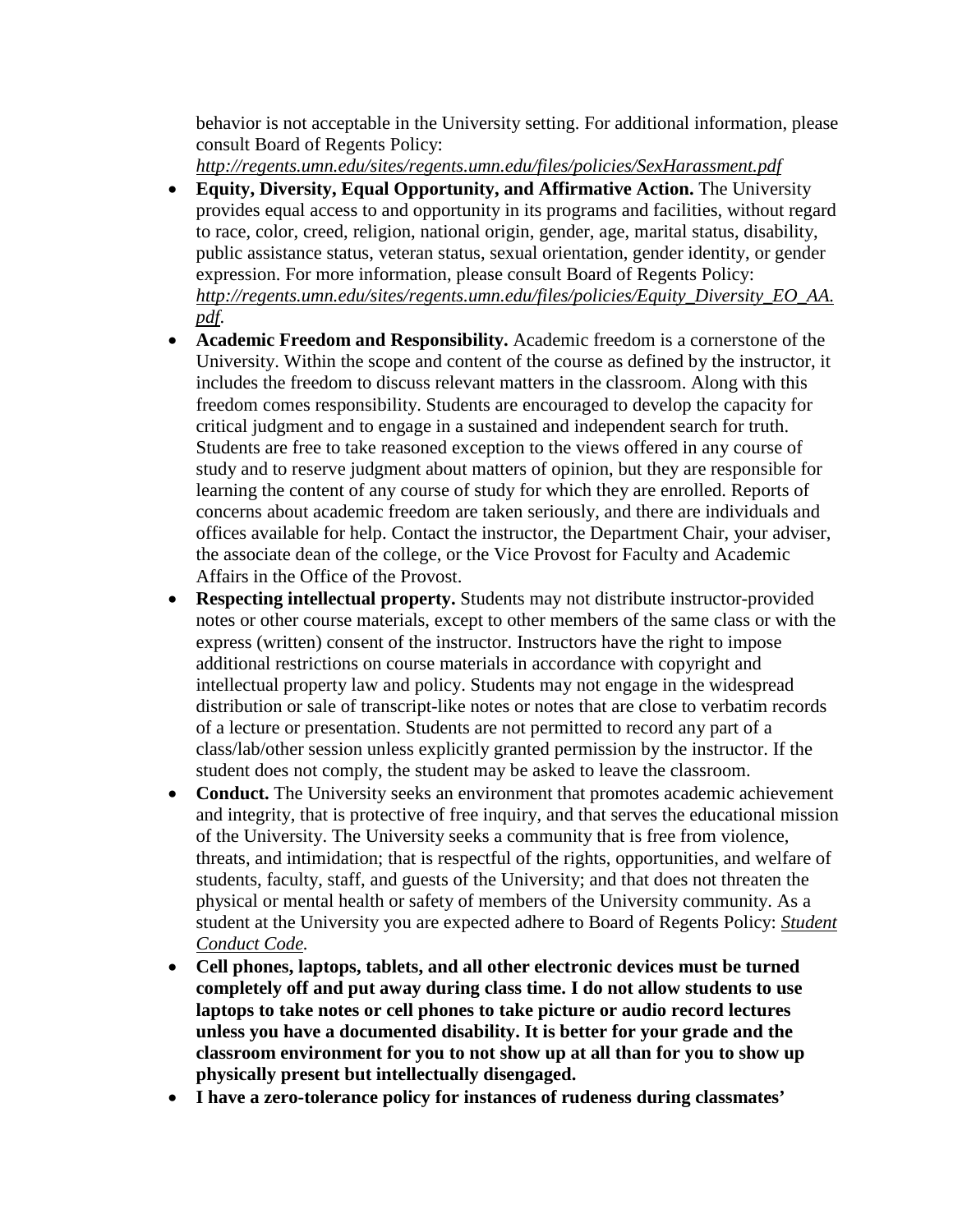**speeches. You will fail the participation portion of your grade if you are engaged in any activity other than attentive listening during others' speeches.**

## **Assignments and Class Requirements:**

- **Readings:** Your syllabus indicates the recommended readings for each class period.
- **Participation:** Participation points can be earned by attending class regularly, by actively and respectfully participating in class discussion and activities, and by attentively listening to and giving appropriate feedback to all classroom speakers. Participation points will be lost for: using your laptop, cell phone, or other personal electronics during class, unexcused absences, tardiness, talking while someone else in the room is speaking—this includes the instructor, student speakers, and the students participating in class discussion. **During student presentations, I fully expect everyone to be attentively listening to the speaker. This means: no talking, no whispering, no texting, no sleeping, no working on your own speech/reading your own note cards, etc. It is possible for you to FAIL the participating portion of your grade in this class with just one instance of rudeness during another student's speech.**
- **Written Work:** All work submitted for a grade must be typed. With the sole exception of listener critiques, **I will not accept work that is not typed.** Additionally, you must turn in your complete outline for your informative and persuasive speeches at least one full week before your scheduled speech day – you will not be permitted to give your informative or persuasive speech unless you turn in these outlines, which will result in a grade of zero on both your outline and the speech.
- **Written Work vs. Presentation Work:** Please note that, although the focus of this course is on bettering your overall presentation skills, the written portions of your graded assignments are still critically important. It is possible to an "A" on all of the speeches in this class, and still not get an "A" for your overall grade. Although assignments like the outlines, bibliographies, listener critiques, etc. are smaller assignments, they do add up. If you don't do these assignments, or you do them poorly, your overall grade in this course is going to reflect that lack of effort.
- **Evaluation:** Assignments, speeches, papers, and quizzes will be graded on a point system. This system follows the guidelines as established by the University:
- A Achievement *outstanding* relative to the level necessary to meet course requirements
- B Achievement *significantly above* the level necessary to meet course requirements
- C Achievement *meeting the course requirements* in every respect
- D Achievement *worthy of credit* even though it fails to meet fully the course requirements
- F Performance *failing to meet the basic course requirements*
- S For S/N grade basis: Represents achievement that is satisfactory, which is equivalent to a C- or better.
- N For S/N grade basis: Represents no credit and signifies that the work was either completed but at a level of achievement that is not worthy of credit or was not completed and there was no agreement between the instructor and the student that the student would be awarded an Incomplete.
- I Incomplete; arranged in extreme cases only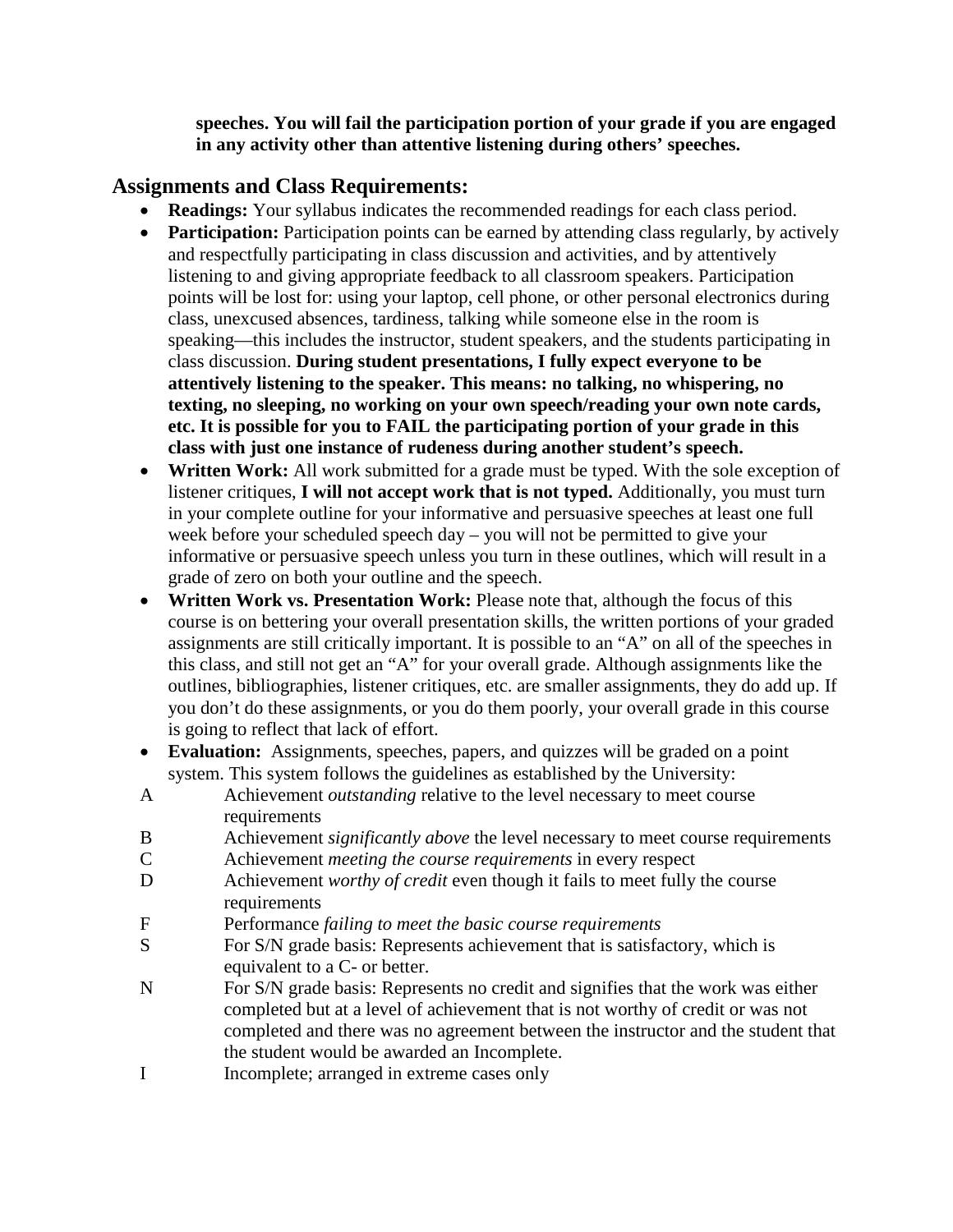Please understand this to mean that by just satisfying course requirements, you will be earning a "C" grade. In order to receive a grade of "A" or "B" you need to go above and beyond minimum expectations.

### **Assignments:**

| <b>Introductory Speech</b> | 70 Points      |
|----------------------------|----------------|
| <b>Informative Speech</b>  | 125 Points     |
| <b>Impromptu Speech</b>    | 30 Points      |
| Persuasive Speech          | 135 Points     |
| Speech Outlines (2)        | 25 Points each |
| Bibliography (2)           | 20 Points each |
| Listener Critiques (3)     | 10 Points each |
| Attendance/Participation   | 120 Points     |
|                            |                |

#### **Total Possible Points: 600**

#### **In this course:**

The total number of points you have earned on all assignments is divided by the total number of points possible. Letter grades are assigned as follows:

| $94-100\% = A$  |       |        | $74-77\% = C$        |        |  |
|-----------------|-------|--------|----------------------|--------|--|
| $90-93\% = A -$ |       |        | 70-73%               | $=$ C- |  |
| $88-89\% = B+$  |       |        | $68-69\% = D+$       |        |  |
| 84-87%          | $=$ B |        | $62-67\% = D$        |        |  |
| 80-83%          |       | $=$ B- | $60-61\% = D$        |        |  |
| $78-79\% = C+$  |       |        | Less than $60\% = F$ |        |  |

If you have chosen an S-N grade base, you must earn at least the amount of points in the Cminus range to earn a grade of "S" (satisfactory).

## **Tentative Class Schedule**

- Jan 16 Welcome Intro to the course and syllabus
- Jan 18 Introductory Speech Preparations

### Jan 23 **Introductory Speeches; Listener Critiques Due** Jan 25 **Introductory Speeches; Listener Critiques Due**

Jan 30 What is Communication?; Dealing with Speaking Anxiety. *Chapter 1: Speaking in Public; Chapter 2: Ethics and Public Speaking* Feb 1 **No Class Today**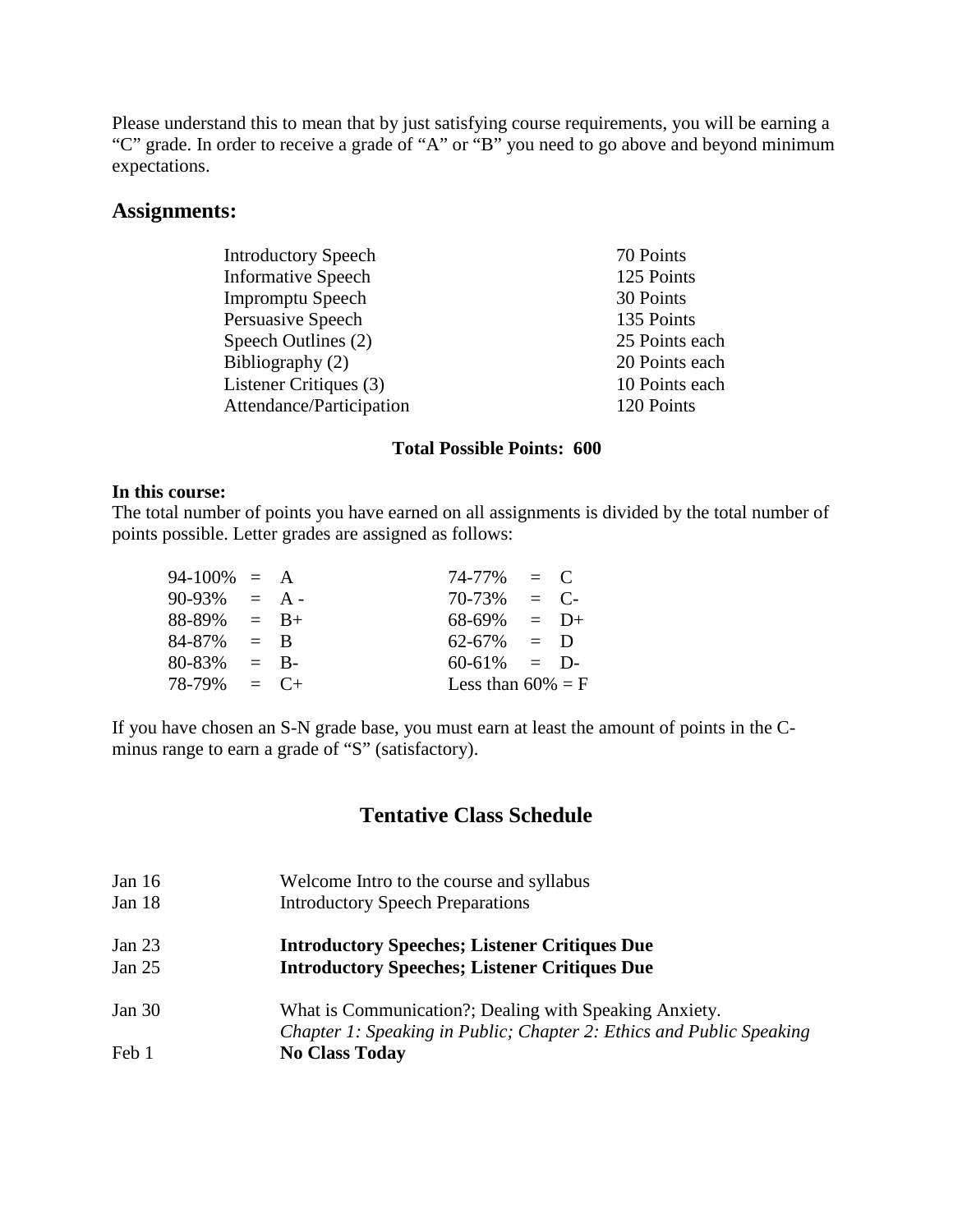| Feb 6            | Finish Speaking Anxiety; Listening<br>Chapter 3: Listening; Chapter 4: Giving Your First Speech                                                                                                                                |
|------------------|--------------------------------------------------------------------------------------------------------------------------------------------------------------------------------------------------------------------------------|
| Feb 8            | Audience Analysis Chapter 5: Selecting a Topic and Purpose; Chapter 6:<br>Analyzing the Audience;                                                                                                                              |
| Feb 13           | Chapter 7: Gathering Materials Selecting a Topic; Researching and<br>Evidence; Chapter 8: Supporting Your Ideas; Chapter 9: Organizing the<br><b>Body</b>                                                                      |
| Feb 15           | Informative Speaking; Assign Informative Speech<br>Chapter 15: Speaking to Inform; Chapter 10: Beginning and Ending the<br>Speech;                                                                                             |
| Feb 20<br>Feb 22 | Speech Organization - Intros, Conclusions, Transition Statements<br><b>Informative Speech Topics Due</b> ; Outlining Speeches<br>Chapter 12: Presenting the Speech; Using Visual Aids; Chapter 14: Using<br><b>Visual Aids</b> |
| Feb 27<br>Mar 1  | Work Day - Research for Informative Speeches<br>Outlining Informative Speeches; Finish visual aids                                                                                                                             |
| Mar 6<br>Mar 8   | <b>Informative Speech Outlines Due</b> ; Workshop Informative Speeches<br><b>Informative Speech Outlines Due</b> ; Workshop Informative Speeches                                                                               |
| Mar 13<br>Mar 15 | *** SPRING BREAK**<br>*** SPRING BREAK**                                                                                                                                                                                       |
| Mar 20<br>Mar 22 | <b>Informative Speeches; Bibliographies Due; Listener Critiques Due</b><br><b>Informative Speeches; Bibliographies Due; Listener Critiques Due</b>                                                                             |
| Mar 27<br>Mar 29 | <b>Informative Speeches; Bibliographies Due; Listener Critiques Due</b><br><b>Informative Speeches; Bibliographies Due; Listener Critiques Due</b>                                                                             |
| Apr 3<br>Apr 5   | Persuasive Speaking; Introduction and techniques<br>Persuasive Speaking; Assign Persuasive Speech; Organizing the<br>persuasive speech                                                                                         |